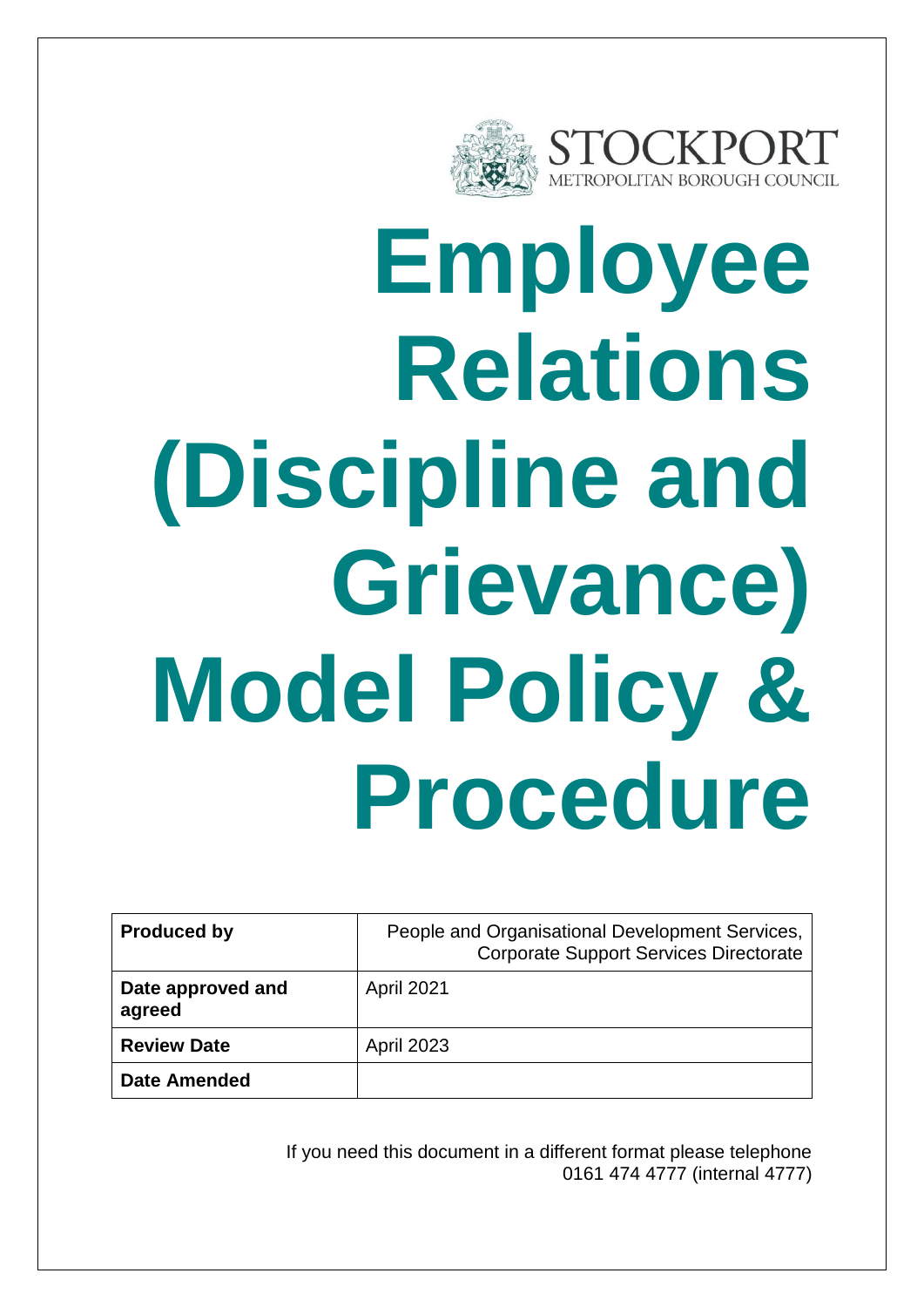## **Contents**

| 1. |      |                                                                            |          |
|----|------|----------------------------------------------------------------------------|----------|
| 2. |      |                                                                            |          |
| 3. |      |                                                                            |          |
| 4. |      |                                                                            |          |
|    |      |                                                                            |          |
|    |      |                                                                            |          |
|    |      |                                                                            |          |
|    |      |                                                                            |          |
|    |      |                                                                            |          |
|    |      |                                                                            |          |
|    |      |                                                                            |          |
|    |      |                                                                            |          |
| 5. |      |                                                                            |          |
|    |      |                                                                            |          |
| 6. |      |                                                                            |          |
| 7. |      |                                                                            |          |
| 8. |      |                                                                            |          |
| 9. |      |                                                                            |          |
|    |      |                                                                            |          |
|    | 10.1 |                                                                            |          |
|    | 10.2 |                                                                            |          |
|    | 10.3 |                                                                            |          |
|    |      |                                                                            |          |
|    |      |                                                                            |          |
|    |      |                                                                            |          |
|    |      |                                                                            |          |
|    |      |                                                                            |          |
|    |      |                                                                            |          |
|    |      |                                                                            |          |
|    |      |                                                                            |          |
|    |      |                                                                            |          |
|    |      | 19. Formal stage- Grievance meeting with the Headteacher or a Governor  17 |          |
|    |      |                                                                            |          |
|    |      |                                                                            | Page   1 |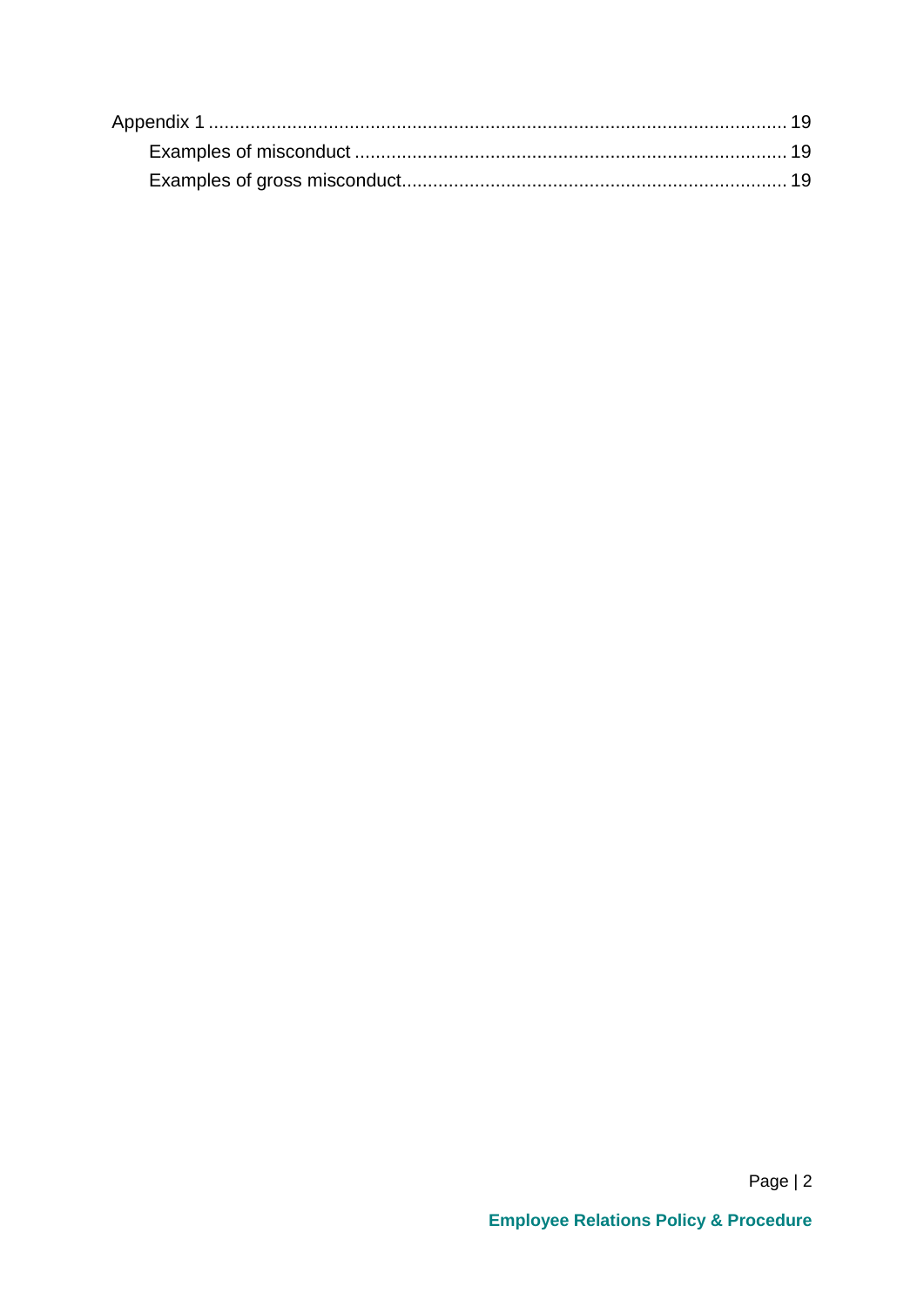# <span id="page-3-0"></span>**Employee Relations Policy**

## <span id="page-3-1"></span>**1. Introduction**

- 1.1 This document sets out the school's policy and procedures for dealing with employee relation situations, in particular disciplinary and grievance issues.
- 1.2 Disciplinary situations include misconduct issues; misconduct includes poor performance due to neglect or deliberate actions. Grievances are concerns, problems or complaints that employees want to raise about their employment. Employee concerns can include any form of harassment, discrimination, bullying or victimisation (see also Dignity at Work policy - link).
- 1.3 The law delegates dismissal decisions to one or more governors, the headteacher, or one or more governors and the headteacher. **Governors confirm in this policy, from their scheme of delegation, those with the power to dismiss are (Name, Designation), (Name, Designation) and (Name, Designation).** Advice can be sought from the School's HR provider.
- 1.4 If a complaint has any potential child protection issues the Local Authority Designated Officer must be informed immediately.

## <span id="page-3-2"></span>**2. Scope of the policy**

- 2.1 The Model Policy is set out as a school policy and therefore, refers to the "governing board", rather than the "relevant board". However, the Policy is intended to be easily amended or adapted to cover circumstances where the relevant board is the Local Authority.
- 2.2 This policy and procedure applies to all employees of (School Name) with the following exceptions:
	- Newly Qualified Teachers
	- Support staff within their probationary period.

The disciplinary procedure does not apply to termination of fixed-term and other temporary contracts of employment (matters of misconduct will normally be dealt with under this procedure); termination during or at the end of a probationary period of service, whether or not extended beyond its originally specified duration (for which separate arrangements apply); termination of employment by reason of redundancy; resignation by the employee, or other termination by mutual consent.

The grievance procedure does not apply to a pay/grading claim for which separate procedures exist; a declared grievance in connection with a matter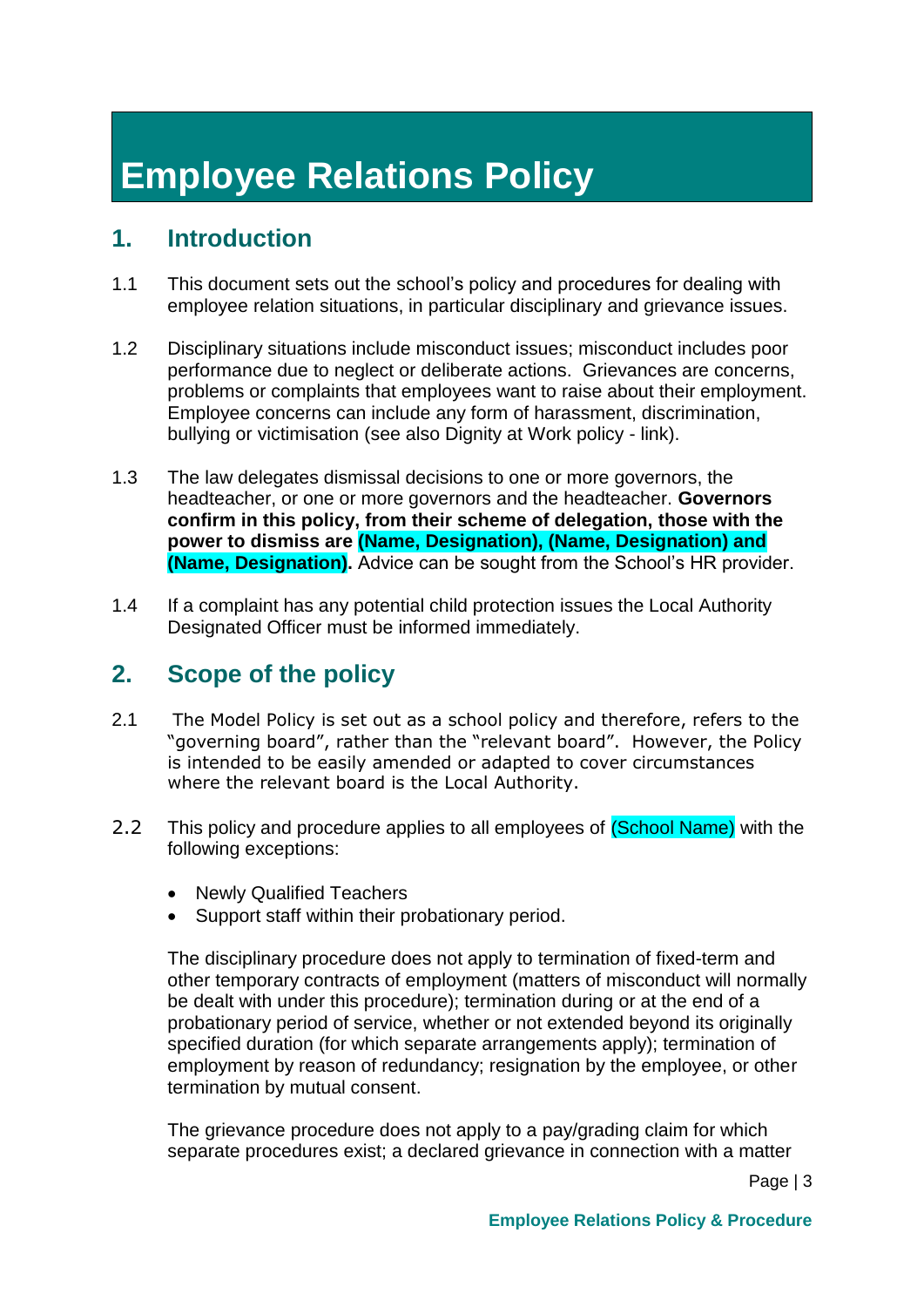for which the employee has been suspended or notified of the date of a disciplinary interview or disciplinary hearing concerning an alleged act of misconduct; a declared grievance in connection with alleged unsatisfactory performance when the employee has been notified of the date of an interview or formal hearing concerning that matter; a matter more appropriate to the Council's collective negotiation and consultation procedure or any matter relevant to the School's Confidential Reporting Policy (Whistleblowing) (link to model policy).

2.3 This policy is written in accordance with the Employment Rights Act 1996; Employment Relations Act 1999; Employment Act 2008 and the ACAS (Advisory, Conciliation and Arbitration Service) Code of Practice on Disciplinary and Grievance Procedures.

#### <span id="page-4-0"></span>**3. Policy statement**

- 3.1 The Governing Board believes that in order to promote good employee relations and practices it is necessary to demonstrate that employees will be treated fairly, reasonably and consistently in matters relating to discipline and grievances.
- 3.2 The Governing Board believes that employees understand the need for high standards of behaviour and accept that in order to maintain these standards, appropriate action needs to be taken when conduct falls below an acceptable level.
- 3.3 Managers at all levels within the school have a responsibility to maintain high standards of behaviour and performance, address matters of misconduct appropriately and support employees whose conduct needs to be improved. If matters of misconduct are not addressed at an early stage a situation may escalate and result in a higher sanction.
- 3.4 Prior to any decision regarding disciplinary action being taken, Managers need to allow all employees the opportunity to state their case when a disciplinary matter arises and ensure that all facts of the case have been thoroughly investigated prior to any disciplinary hearing. Minor misdemeanours may be dealt with informally and where no misconduct is found the matter will be disregarded.
- 3.5 In cases where alleged misconduct is established on the balance of probabilities, the following formal disciplinary action may be taken
	- Level 1 for a minor offence or offences
	- Level 2 written warning for a more serious offence
	- Level 3 final written warning for a serious offence, or for an offence after a written warning has been given and is current (within the last twelve months) or
	- Level  $4$  dismissal (see point 1.3)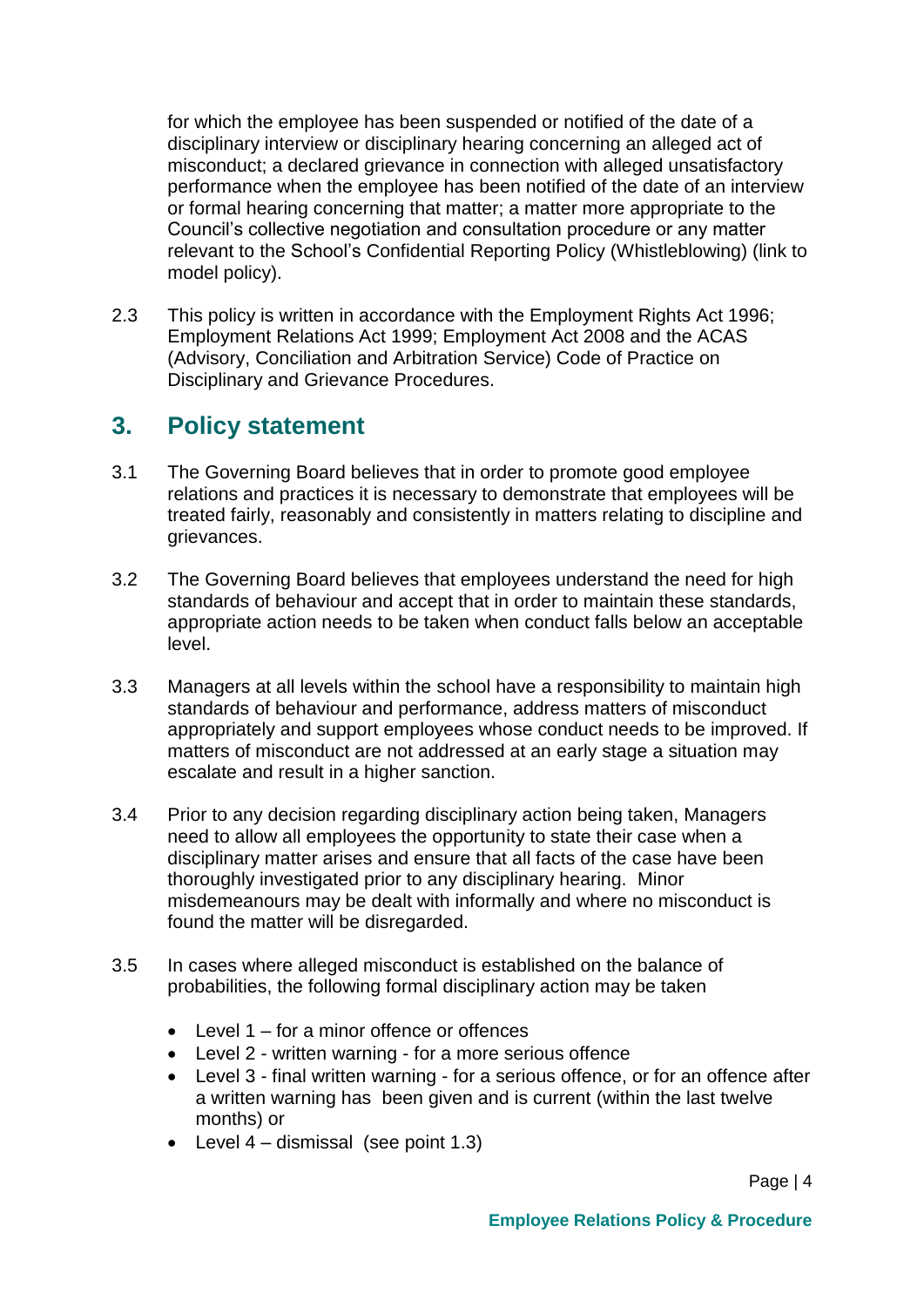- 3.6 Employees will have the right to be represented by a colleague, a trade union representative or trade union official at all formal or investigatory meetings, hearings and appeals conducted under the Employee Relations policy.
- 3.7 All parties will ensure that investigation, hearing and appeal processes progress as quickly as is reasonably possible for the benefit of the organisation and the employee. Repeated adjournments will be discouraged.
- 3.8 Employees will have the right of appeal against any disciplinary action taken under this policy and procedure.
- 3.9 Employees should be confident that the school will comply with its obligations with regard to the Equalities Act 2010 in terms of reasonable adjustment.
- 3.10 Except in the case of gross misconduct no one will be dismissed for a first breach of discipline.
- 3.11 Managers and employees should approach grievances constructively, deal with issues promptly and not delay meetings, decisions or confirmation of those decisions.
- 3.12 The prime focus of managers and employees raising a grievance should be on resolving the issue informally, without the need for reference to the formal procedure.
- 3.13 Employees should be allowed full opportunity to explain their grievance and be provided with feedback at all stages.
- 3.14 Mediation should be considered where accessible, appropriate and agreed.

#### <span id="page-5-0"></span>**4. Roles and Responsibilities**

This section outlines the roles and responsibilities for the main parties involved in the management of employee relations. These lists are not exhaustive.

#### <span id="page-5-1"></span>4.1 The Governing Board

The law delegates dismissal decisions to one or more governors, the headteacher, or one or more governors and the headteacher. Governors have stated in 1.3, from their scheme of delegation, who has the authority to dismiss.

The Governing Board is responsible for establishing procedures for the regulation of conduct and discipline of staff. These functions cannot be delegated.

Page | 5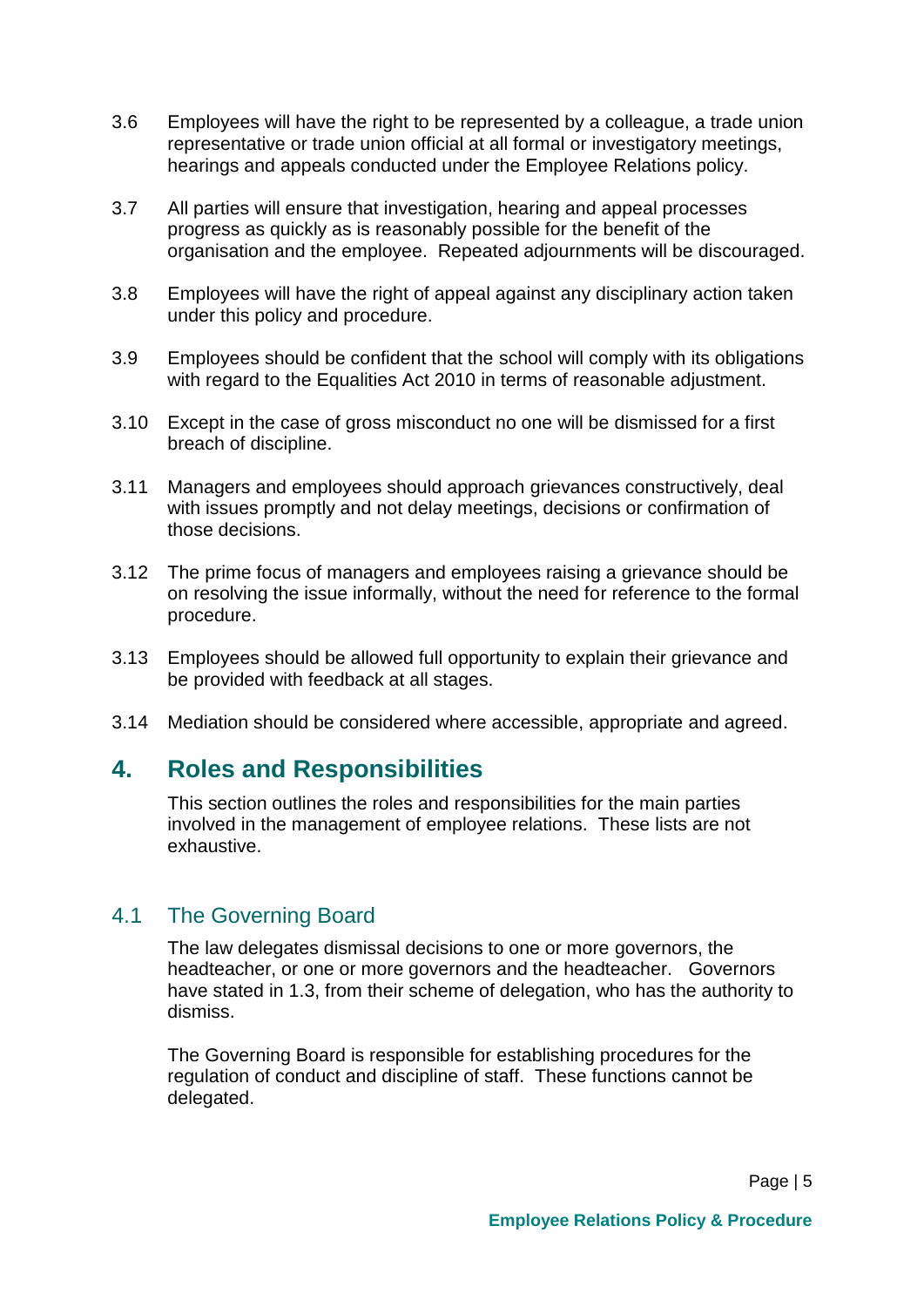#### <span id="page-6-0"></span>4.2 Senior Managers (Headteacher or equivalent)

Senior managers play a lead role in maintaining positive employment relationships within the school. They are responsible for ensuring that:

- staff are aware of this policy and associated procedures and that managers are able to deal effectively with disciplinary and grievance situations in the workplace;
- that an appropriate and effective communication and training plan is in place to embed this policy and procedure into the organisation and
- appropriate action is taken against managers and supervisors that fail to manage employee relations in line with this policy.

In order to achieve the consistent application of this policy and procedure appropriate arrangements will be made by senior managers to:

- ensure that employees are aware of and can access the policy and procedures and for applying them in a fair and consistent manner
- ensure that employees are made aware of the standard of conduct expected from them
- deal with minor misconduct and work performance issues in the first instance informally and promptly;
- ensure that employees are given every opportunity to respond to grievances promptly;
- communicate any changes to timescales outlined in this policy and procedure to the employee involved and explain the reason why; and
- seek advice and guidance, when necessary from the HR provider.

#### <span id="page-6-1"></span>4.3 Employees

All employees are responsible for:

- raising an issue at work promptly with their manager and pursuing the issue if is not resolved informally
- arranging representation at investigatory meetings; hearings and appeals conducted under this policy and procedure; and
- engaging in any learning and development in relation to this policy and procedure.

#### <span id="page-6-2"></span>4.4 Human Resources

Human Resources plays an important role in supporting the school to manage employee relations effectively. Its role is to:

- equip managers with model procedures and guidance that will assist them to manage employee relations issues;
- assist managers with preparing and presenting management's case at a hearing (where necessary);

Page | 6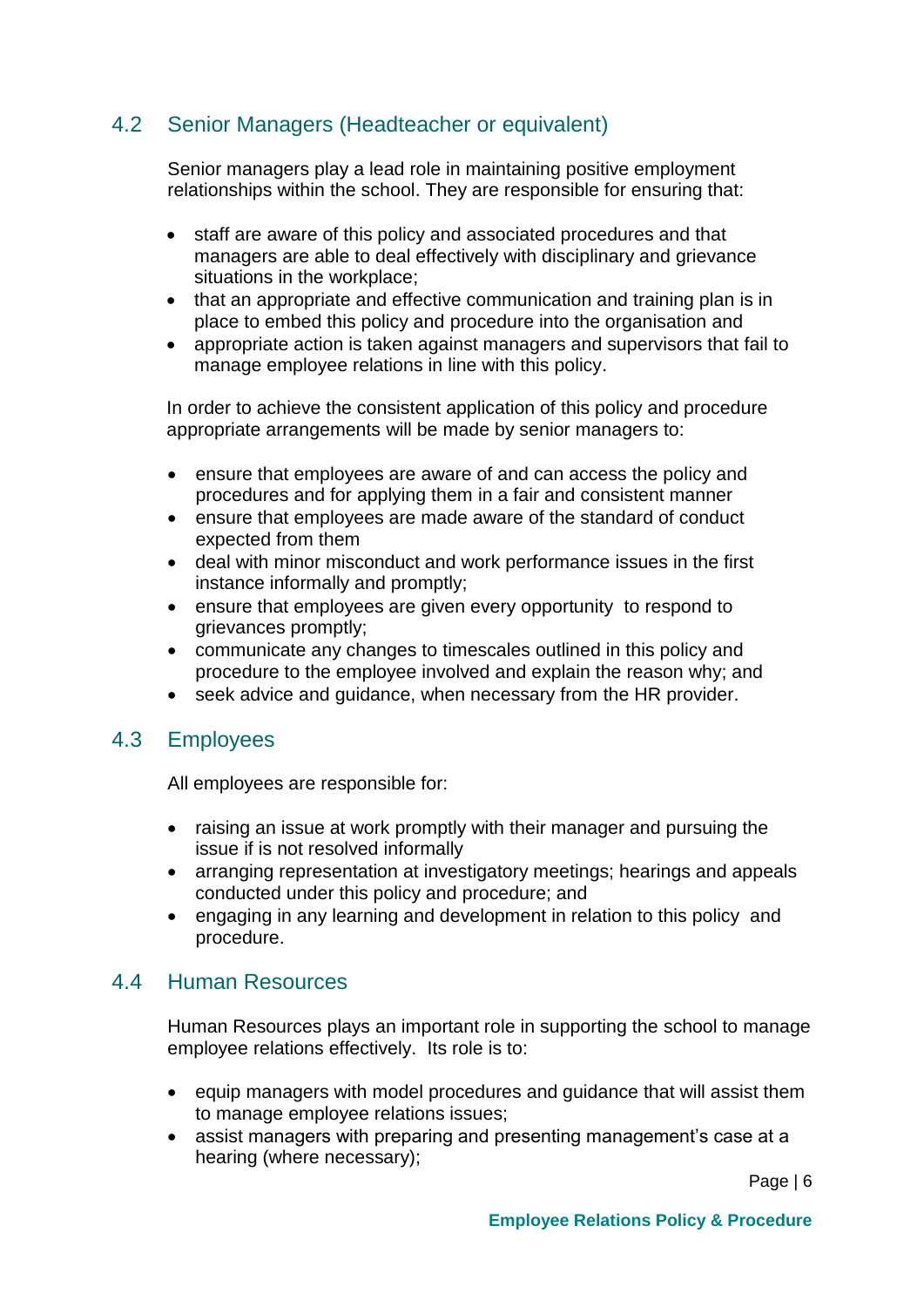- be present at a hearing to provide advice to the panel and to attend at subsequent deliberations;
- meet and brief any witnesses who are requested to attend the Disciplinary Hearing about their role and the structure of the hearing;
- support managers and employees on the interpretation and application of this policy; and
- provide skills and knowledge-based training to enable managers to fulfil their responsibilities under this policy and procedure.

#### <span id="page-7-0"></span>4.5 Investigating Officer

The Investigating Officer is appointed by the Headteacher or Chair of Governors to undertake a formal investigation when issues of suspected misconduct arise. The Investigating Officer should not have been involved in any of the issues under investigation.

When appointed, the officer should:

- Convene an initial investigatory meeting to establish facts from the employee's perspective;
- Conduct a thorough investigation, ascertaining all facts relevant to the allegation;
- Gather statements from and if necessary interview any parties relevant to the investigation;
- Compile a investigation report stating how the investigation was undertaken and present all evidence gathered during the investigation;
- Notify the employee of the need for a Disciplinary Hearing when necessary, arranging the Panel Chair, HR Support communicating venue arrangements to all parties and sharing evidence gathered during the investigation;
- Present the investigation findings to the Panel (Investigation report), appear as a witness at the Hearing and if necessary question the employee at the Disciplinary Hearing.

#### <span id="page-7-1"></span>4.6 Witnesses

Witnesses will be interviewed by the Investigating Officer as part of the investigation process. It is important to note that relevant witness statements should normally be supported by the appearance of the witness at the hearing to answer questions by both parties as statements alone do not carry as much weight.

There may be circumstances where pupils are involved as witnesses in the disciplinary process but where it may not be appropriate for them to appear at the hearing. In such circumstances a written statement may be produced in accordance with the procedure. The employee or his/her trade union representative shall be given the opportunity to interview the pupil(s), and/or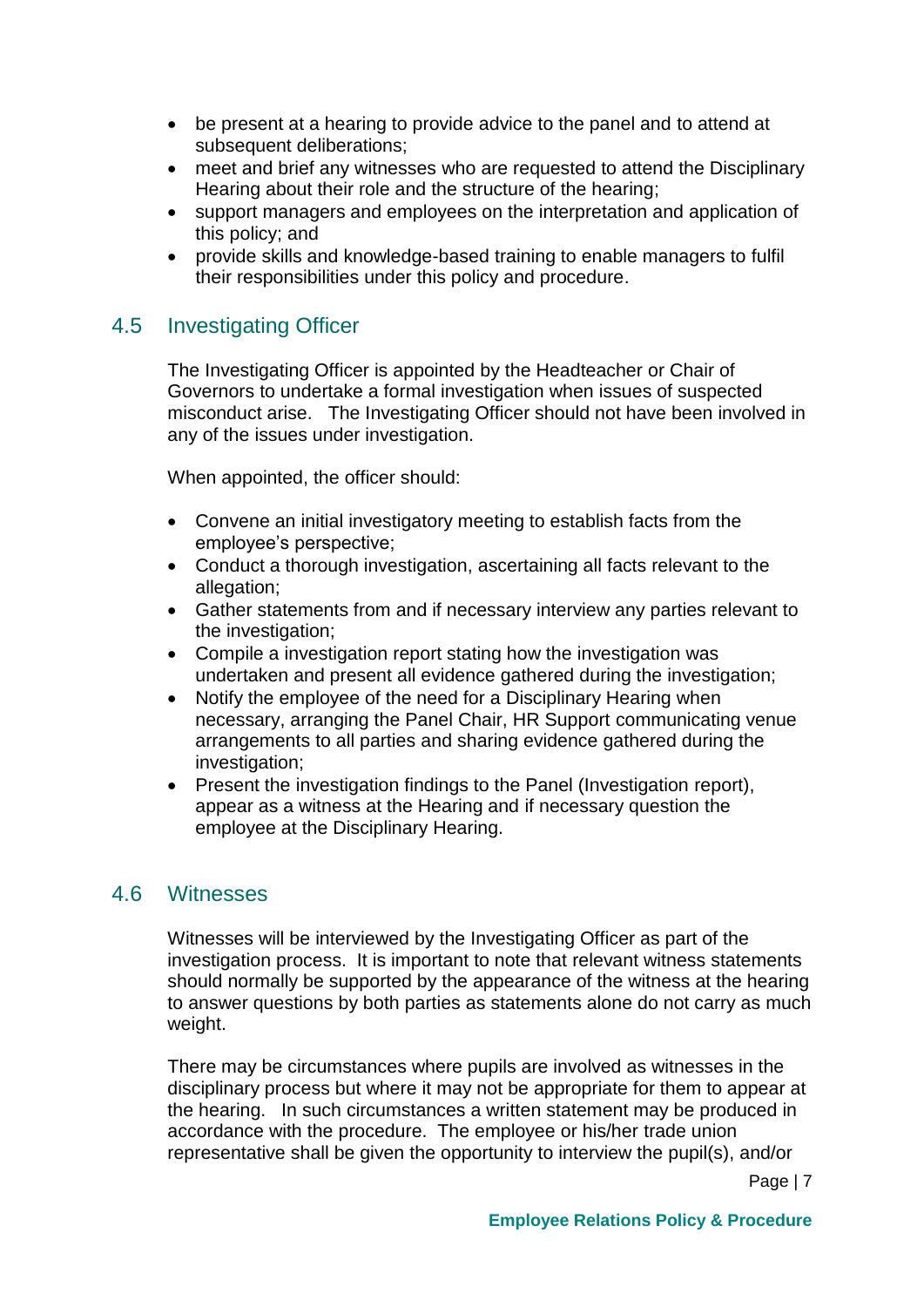to observe the 'investigation' interview with such a witness, this being subject to parental agreement. Parents should be given every opportunity to be in attendance at any interview with their child(ren) as should an independent third party if requested by either the school or the employee.

#### <span id="page-8-0"></span>4.7 Employee's representative

The employee may be accompanied by a trade union representative or a work colleague at formal meetings held under the Employee Relations Procedure.

During investigatory interviews, the role of the employee's companion is to provide general support to the employee, so that the individual can fully participate in the interview. This may include, for example, seeking clarification of any questions, responses or points raised at the interview, note taking to assist understanding. It does not include answering a question directly on behalf of an employee.

At all hearings, however, the employee's representative may present and sum up the employee's case, respond on the employee's behalf to points raised at the hearing, and confer with the employee during the hearing.

#### <span id="page-8-1"></span>4.8 The person or panel conducting a hearing

The person that chairs a hearing will be a Headteacher or governor who has not been involved in the investigation. They will have had no prior involvement with the case and have the authority to dismiss if necessary. An HR representative may be present to advise the Chair or panel and to ask questions.

The Chair or panel will hear all the evidence presented at the hearing and make a decision based on the evidence available as to the appropriate action to take.

#### <span id="page-8-2"></span>5. Links with other policies and procedures

In dealing with employee relations issues, managers may also need to make reference to other policies, procedures and information including the following:

- Safer Workplace Practice Workplace Conduct
- Dignity at Work procedure
- Confidential Reporting policy (Whistleblowing policy)
- Capability Procedure for Teachers
- Capability Procedure for Support Staff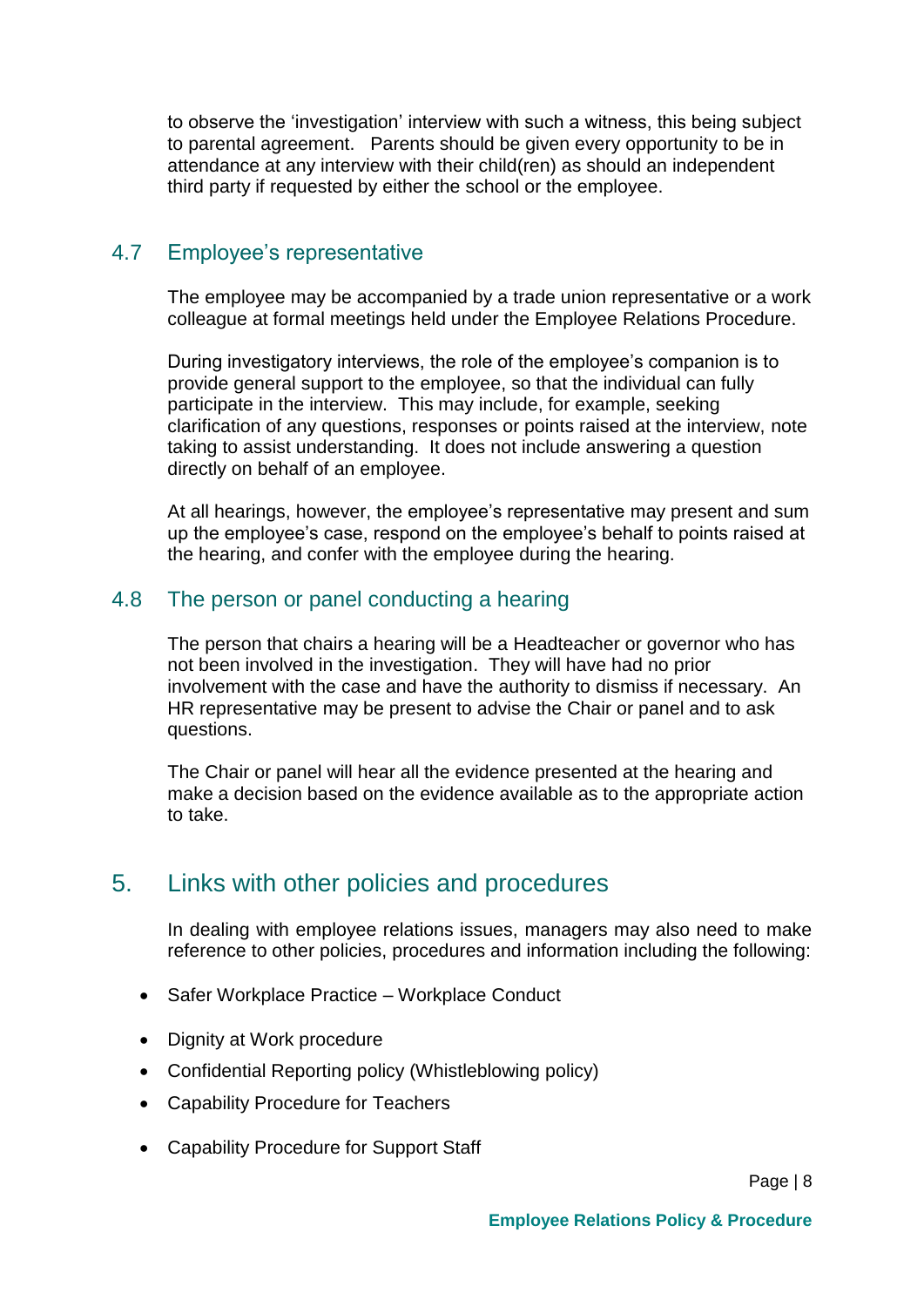These policies and procedures are available from the school's HR provider. Where this is the local authority HR team, the policies are available on SLA Online with further advice available by ringing 474 4777 Option1, Option 2 or from hrschools@stockport.gov.uk.

## <span id="page-9-0"></span>**Disciplinary Procedure**

#### <span id="page-9-1"></span>**6. Introduction**

- 6.1 This procedure is designed to encourage all employees to achieve and maintain acceptable standards of conduct and to provide a fair and effective mechanism to dealing with disciplinary matters.
- 6.2 Many potential problems and difficulties can and should be resolved informally. Wherever possible an employee and their manager should seek solutions in a manner that encourages good working relationships through support and training. Employees have a crucial role in taking responsibility for their conduct and acting to address issues and concerns. Further information can be found in the Guidance Notes for Managers - Employee Relations.
- 6.3 The formal process is intended to be used for problems that are serious incidents, or serious because they remain unresolved after informal steps have not received a satisfactory outcome.

## <span id="page-9-2"></span>**7. Standards of Conduct**

- 7.1 Standards of conduct are necessary for promoting good employee relations and ensuring fair and consistent treatment of individuals. School employees are expected to maintain standards of conduct and any breach of good conduct will be subject to disciplinary action.
- 7.2 The standard of conduct expected by the School can be found in its code of conduct.
- 7.3 Certain misconduct, normally referred to as gross misconduct, is so serious that the first occurrence would probably call for summary dismissal. Acts which constitute such misconduct are those resulting in a serious breach of the terms of employment.
- 7.4 Examples of misconduct and gross misconduct are enclosed on appendix 1.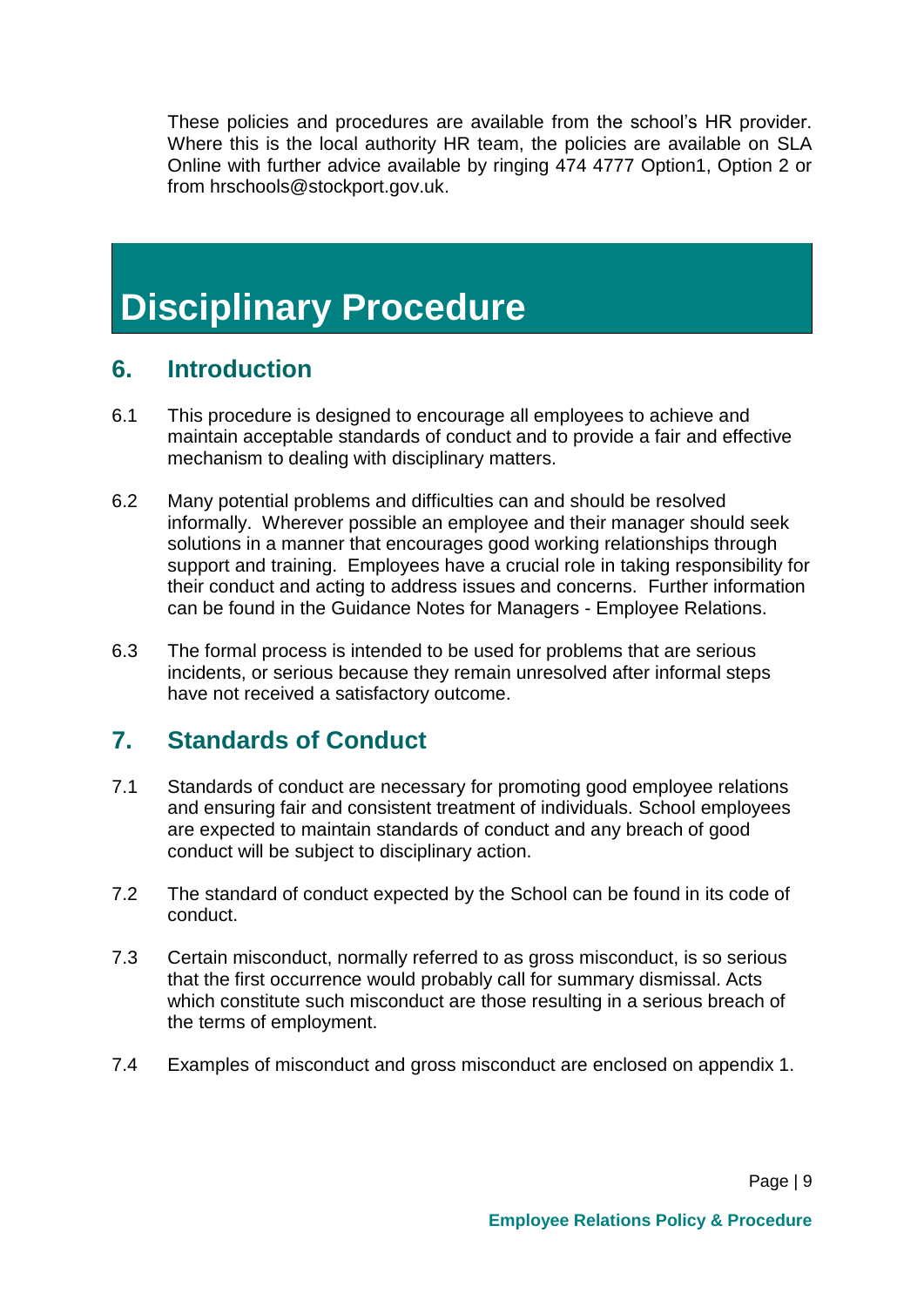## <span id="page-10-0"></span>**8. Suspension**

- 8.1 Where an issue of alleged gross misconduct has arisen, the employee should normally be suspended from work on pay pending the outcome of an investigation and any disciplinary hearing.
- 8.2 Suspension from work will be on full contractual pay except that where an employee when suspended is receiving less than full pay (or no pay) under the terms of their contract of employment, that entitlement (or lack of it) of less than full pay shall continue during the period of absence.
- 8.3 Leave periods for teachers will continue to fall within the school closure times. If a support employee employed on a full year contract wishes to take a holiday whilst suspended they will make a request for leave from their line manager and will also inform the Investigating Officer(s) that they will be on annual leave and will be unavailable to attend investigatory meetings. Employees should ensure that they request and take their annual leave entitlement as normal during the period of suspension.
- 8.4 An employee who is sick during a period of suspension will be classed as off sick and will be paid in accordance with the sick pay scheme. When they become fit for work they will again be classed as suspended (unless the suspension has come to an end in the meantime, in which case they will attend for work). The suspended employee and their manager must follow the school's Sickness Absence Management procedure. The employee's line manager will notify the Investigating Officer(s) of the employee's sickness.
- 8.5 If at any stage, the investigation indicates that there is no disciplinary case to be heard or that the level of misconduct is no longer judged to be gross in nature, the suspension will be lifted and the employee will return to work. Suspension can only be ended by the governing board. This cannot be delegated.
- 8.6 The power to suspend lies with the employee's Headteacher, Chair of Governors or nominated governor(s). Managers should seek advice from their HR provider prior to suspending an employee.
- 8.7 A period of suspension should not initially exceed twenty days. Where an extension is required, the Investigating Officer will agree this with the Chair of Governors. The reasons for this and the period of any subsequent extension(s), which will normally be for up to twenty working days, will be confirmed in writing to the employee.
- 8.8 Once the decision to hold a suspension meeting has been confirmed the Headteacher, Chair of Governors or nominated governors should verbally invite the employee to a meeting. The employee should be made aware that the meeting may result in suspension. Employees should be allowed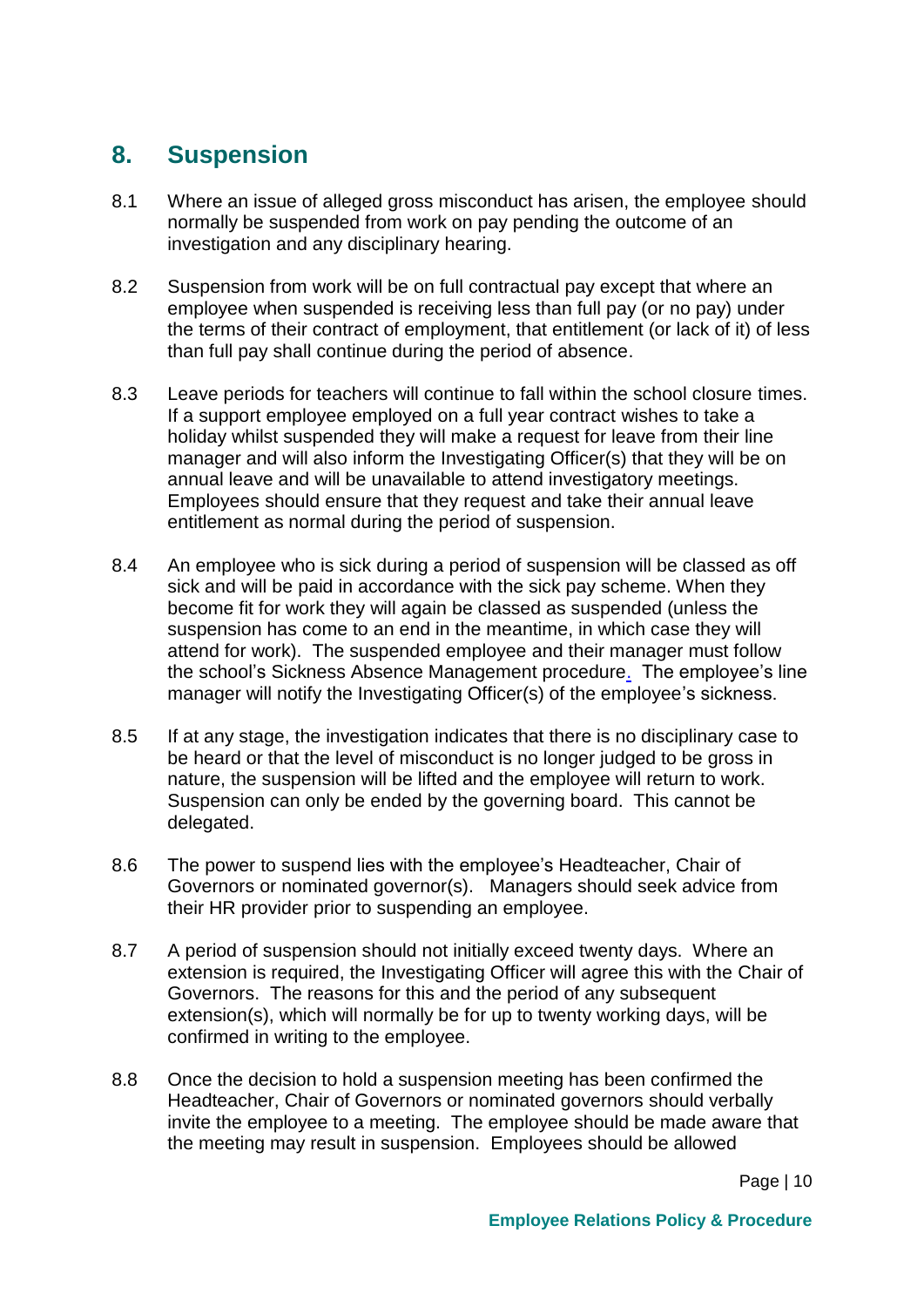appropriate time to organise representation. However, employees should be made aware that the meeting will not be delayed.

- 8.9 The meeting should be held and the employee should be allowed the opportunity to give an initial response to the concerns raised before a decision to suspend is taken. The decision to suspend and the reasons for this will be confirmed in writing within two working days.
- 8.10 The meeting may be adjourned to establish whether to continue with the decision to suspend the employee. The meeting should then be reconvened and the employee advised of the outcome.
- 8.11 If the employee is unable or unwilling to attend a meeting for this purpose for whatever reason, they will be informed by letter within two working days of the decision to suspend and the reasons for this.

#### <span id="page-11-0"></span>**9. Investigation**

- 9.1 Where a matter arises which is suspected or believed to be a breach of discipline or appropriate standard of conduct, or may otherwise be a disciplinary matter, the employee's manager or similar will conduct an investigation and will assume the role of 'Investigating Officer'. Further information about the role of the Investigating Officer can be found in Guidance Notes for Managers - Employee Relations.
- 9.2 Where the police are involved in the case, the internal investigation will be suspended until a determination has been made.
- 9.3 Unless there are exceptional reasons the employee will normally be interviewed as a key part of the investigation process. This will not be a disciplinary hearing but will be for the purpose of investigating the matter before deciding whether to proceed with disciplinary action.
- 9.4 At the meeting, the Investigating Officer should establish the facts from the employee's perspective and allow the employee with the opportunity to provide any relevant information. The employee may be accompanied by a Trade Union representative or colleague at any meeting.
- 9.5 Detailed guidance for instigating and carrying out investigations can be found in the Investigation Toolkit, including interviewing witnesses.

## <span id="page-11-1"></span>**10. Disciplinary Hearing**

Once the investigation is complete, the Investigating Officer should come to a conclusion and make an, evidence based, decision as to whether any action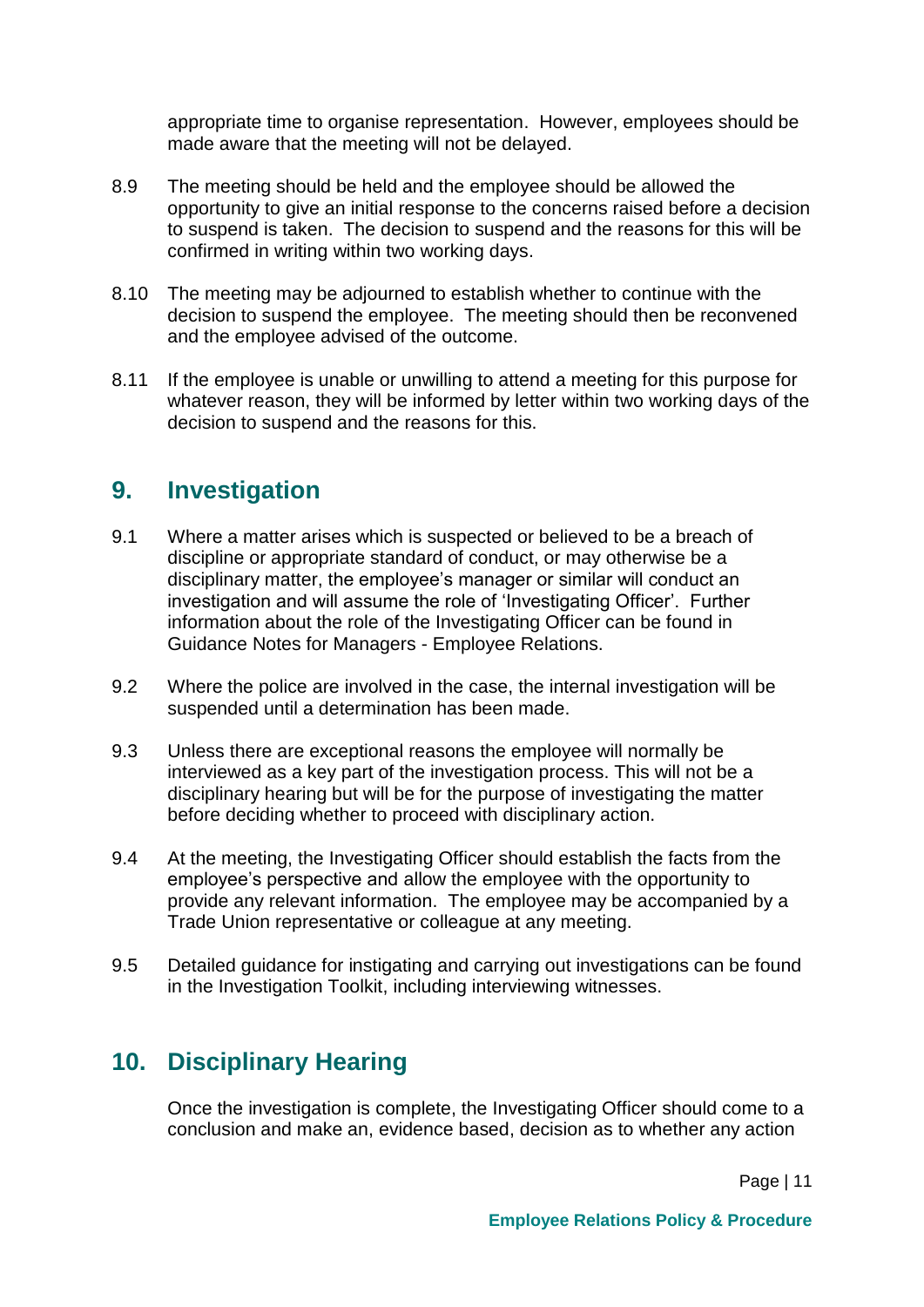needs to be taken. The decision will come under one of the following categories:-

- No further action needs to be taken;
- the matter should be dealt with informally; or
- the matter should proceed to a disciplinary hearing.

#### <span id="page-12-0"></span>**10.1 No further action should be taken**

The Investigating Officer should write to the employee stating the outcome of the investigation. If the employee has been suspended, the governing board should be informed of the recommendation that no further action is necessary so that a decision to lift the suspension can be taken. The employee should be informed in writing within two working days.

#### <span id="page-12-1"></span>**10.2 Matter should be dealt with informally**

If the Investigating Officer decides that the misconduct issue can be dealt with informally, the manager should discuss solutions with the employee. These could include training or coaching but this will depend on the conduct issue. A record of actions agreed will be kept.

#### <span id="page-12-2"></span>**10.3 Matter should proceed to a disciplinary hearing**

If on completion of the investigation, the Investigating Officer decides that the matter should proceed to a hearing, the employee will be given a minimum of 10 working days advance notice of the hearing. The employee will be told the purpose of it, with the nature of the alleged misconduct being outlined; and requested to attend together with their trade union representative or colleague. The employee should be given any documentary evidence in advance.

The Investigating Officer or manager should arrange a date for the hearing, giving the employee a minimum of 10 working day's advance notice. The hearing will normally be conducted by a disciplinary panel chaired by a Headteacher or equivalent. Where dismissal is a possibility a panel comprised of governors, who will be advised by the HR provider, will be convened

The Investigating Officer who conducted the investigation will not be a member of the disciplinary panel, but will be asked to present the supporting facts and material.

The Investigating Officer should prepare an investigation report. The employee has the right to representation and should confirm their attendance at the meeting with the Investigating Officer. Copies of any documents will be made available to all parties in advance of the hearing.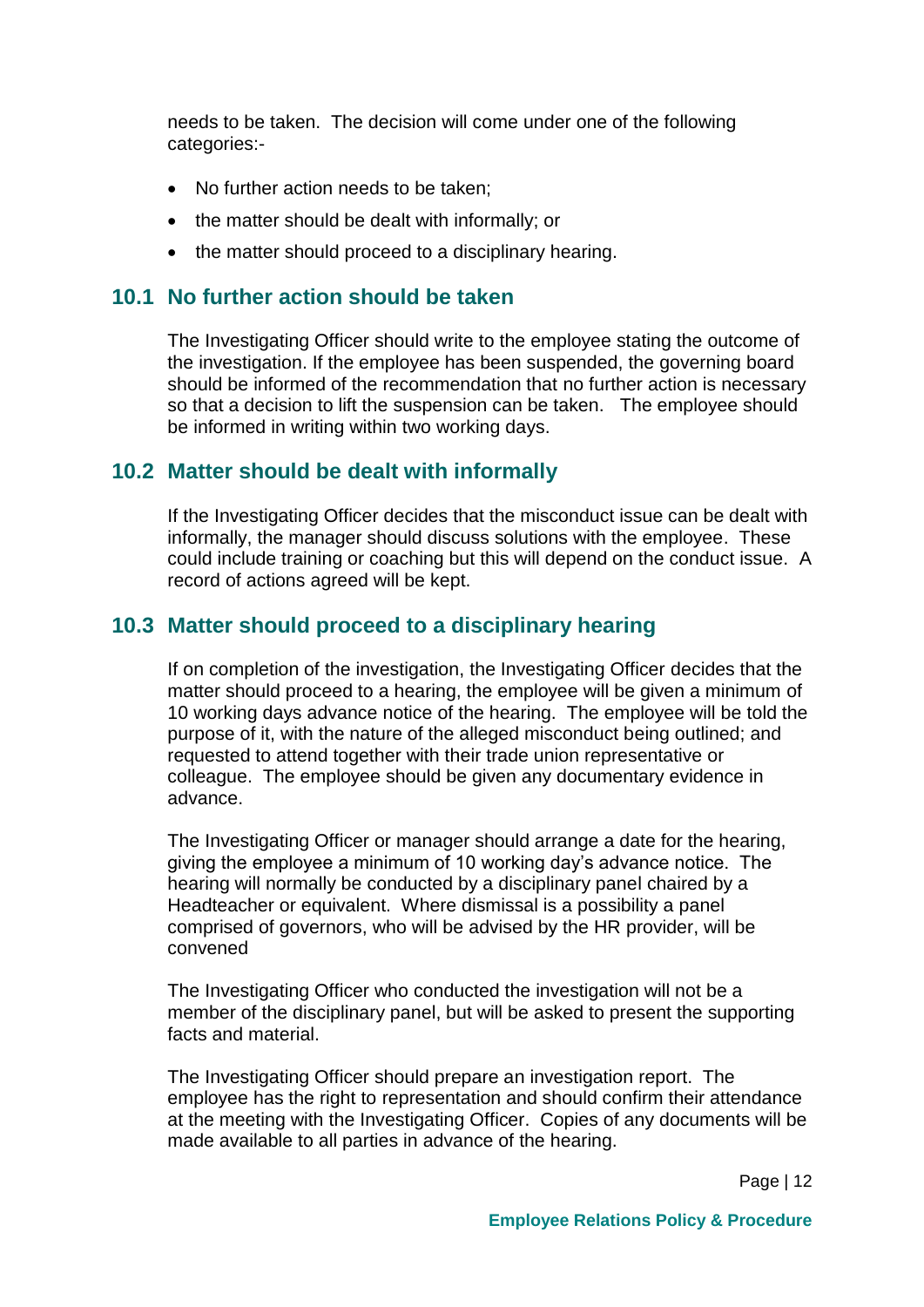Both and the employee will present their case, calling any witnesses if necessary. The hearing will be adjourned whilst the panel considers the Investigating Officer's and employee evidence. The hearing will be reconvened and the Chair will deliver the decision and the disciplinary action, if any, to be taken. The employee will be sent a letter detailing the outcome of the hearing within 3 working days of the hearing. A copy will be placed on the employee's personal file.

If the employee's trade union representative or colleague or is not available to attend on the date proposed for the hearing, the employee can offer an alternative time and date so long as it is reasonable and falls within ten working days of the original date proposed. Disciplinary processes will not, however, be unreasonably delayed to accommodate representation.

If, for good cause, the employee is unable to attend the first arranged hearing, it will be adjourned to a suitable date in the near future which the employee and his or her representative (if any) will be informed of, without delay.

The employee will be notified that if he or she is unable to attend the rearranged hearing, it will normally proceed in his or her absence, but with his or her representative being provided with an opportunity to present the employee's case on his or her behalf. Any submission by the employee in writing, or by his or her representative, will be considered.

No action shall be taken against any individual who is a recognised officer or representative of a trade union, other than temporary suspension, until the circumstances have been discussed with a full time or other official of the individual's trade union.

## <span id="page-13-0"></span>**11. Outcomes from a disciplinary hearing**

- 11.1 Following the hearing the chair or panel may decide that no disciplinary action is necessary.
- 11.2 Alternatively, the chair or panel may decide to take the following forms of disciplinary action:-
	- First written warning which will normally remain live for 12 months from the date of the decision;
	- Final written warning which will normally remain live for 12 months from the date of the decision;
	- **•** Dismissal; or
	- Action short of dismissal, with final written warning (if an employee refuses action short of dismissal, then dismissal will occur).
- 11.3 A disciplinary decision will not be taken at a higher level than the level at which the hearing is called. It will be confirmed in writing to the employee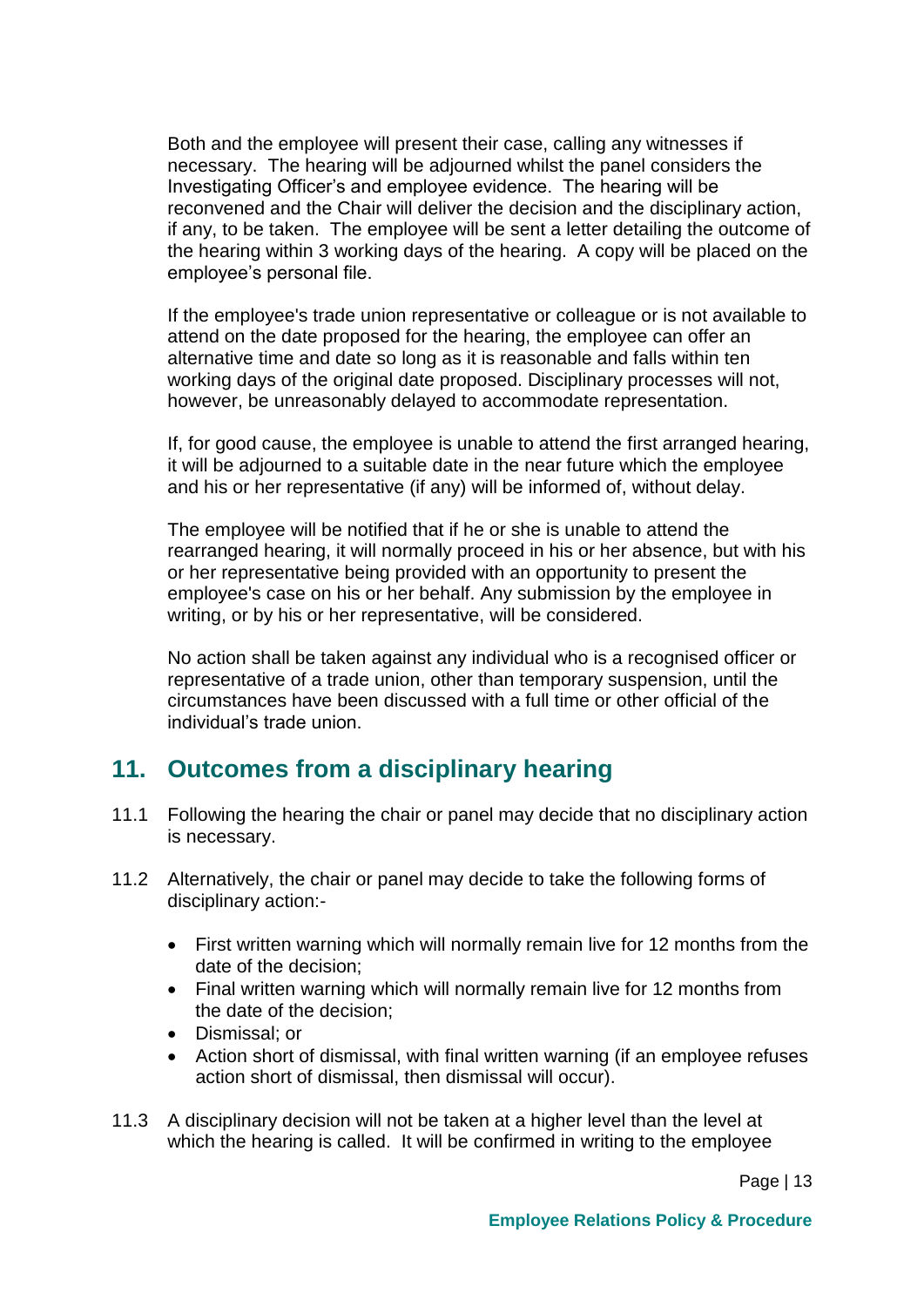within 3 working days of the hearing and a copy of the letter placed on the employee's personal file.

Guidance on dealing with action short of dismissal can be found in Guidance Notes for Managers - Employee Relations.

#### <span id="page-14-0"></span>**12. Appeals against disciplinary action**

- 12.1 The employee should appeal in writing to the nominated manager or governor (as outlined in the hearing letter) setting out the grounds for the appeal within 10 working days of receipt of the notification of disciplinary action. The letter of appeal should clearly set out the basis of the appeal which might include unfairness of the judgement; severity of the penalty; procedural irregularities; or the existence of new evidence.
- 12.2 The employee will be given not less than 10 working days' notice of the time and venue of the appeal hearing. Documents relating to the appeal will be circulated at least 5 working days in advance of the appeal hearing.
- 12.3 The hearing will have a different Chair and panel from the original hearing. If the original hearing was chaired by the Headteacher, a panel of governors will hear the appeal, supported by the HR provider.
- 12.4 Employees have the right to representation at the appeal hearing.
- 12.5 Both the management side and the employee will present their cases. Unless there are exceptional circumstances, it will not be usual for witnesses to be called.
- 12.6 The employee will receive written confirmation of the outcome of the appeal within 3 working days which will:
	- confirm the original disciplinary action;
	- substitute a lower level of disciplinary action
	- uphold the appeal
- 12.7 A copy of the letter will be placed on the employee's personal file.

#### <span id="page-14-1"></span>**13. Employees with more than one post**

Some employees may hold more than one post in the School. Where the School loses confidence in an employee such as to confirm dismissal from one contract it is reasonable to expect that no other employment can be continued.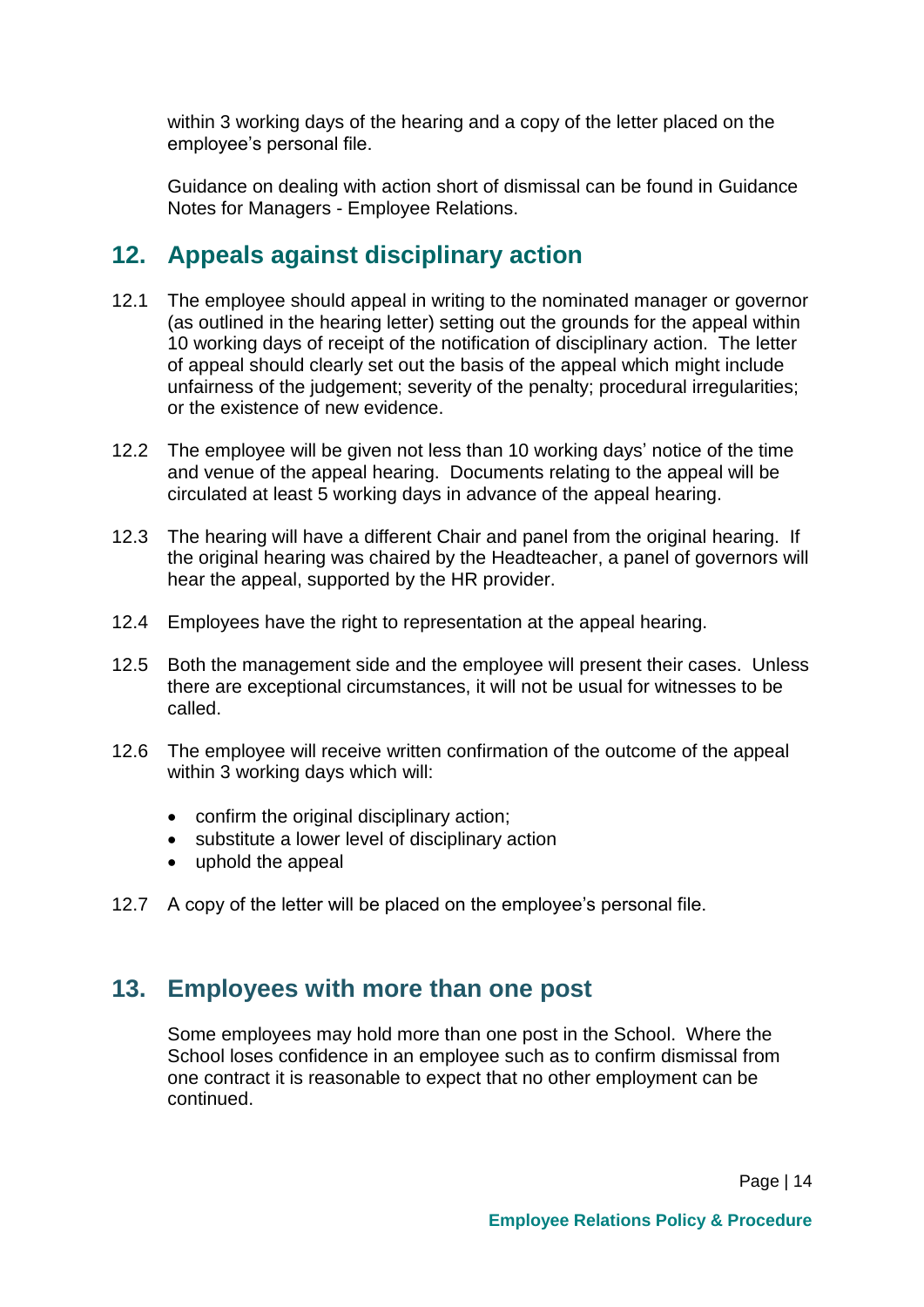#### <span id="page-15-0"></span>**14. Referral to Statutory Bodies**

There are statutory duties placed on Headteachers and governors to refer individual disciplinary cases to national bodies where the issue involves safeguarding children and/or vulnerable adults. The Headteacher and/or governors are responsible for making any referrals to statutory bodies.

#### <span id="page-15-1"></span>**15. Referral to the police**

Occasionally, the disciplinary allegation involves potential criminal activity and the police need to be informed.

#### <span id="page-15-2"></span>**16. Employee support**

The School understands that when there is a need to use the disciplinary procedure it can be a difficult and worrying time for those involved. In addition to the support offered by Trade Unions, employees have access to the counselling service.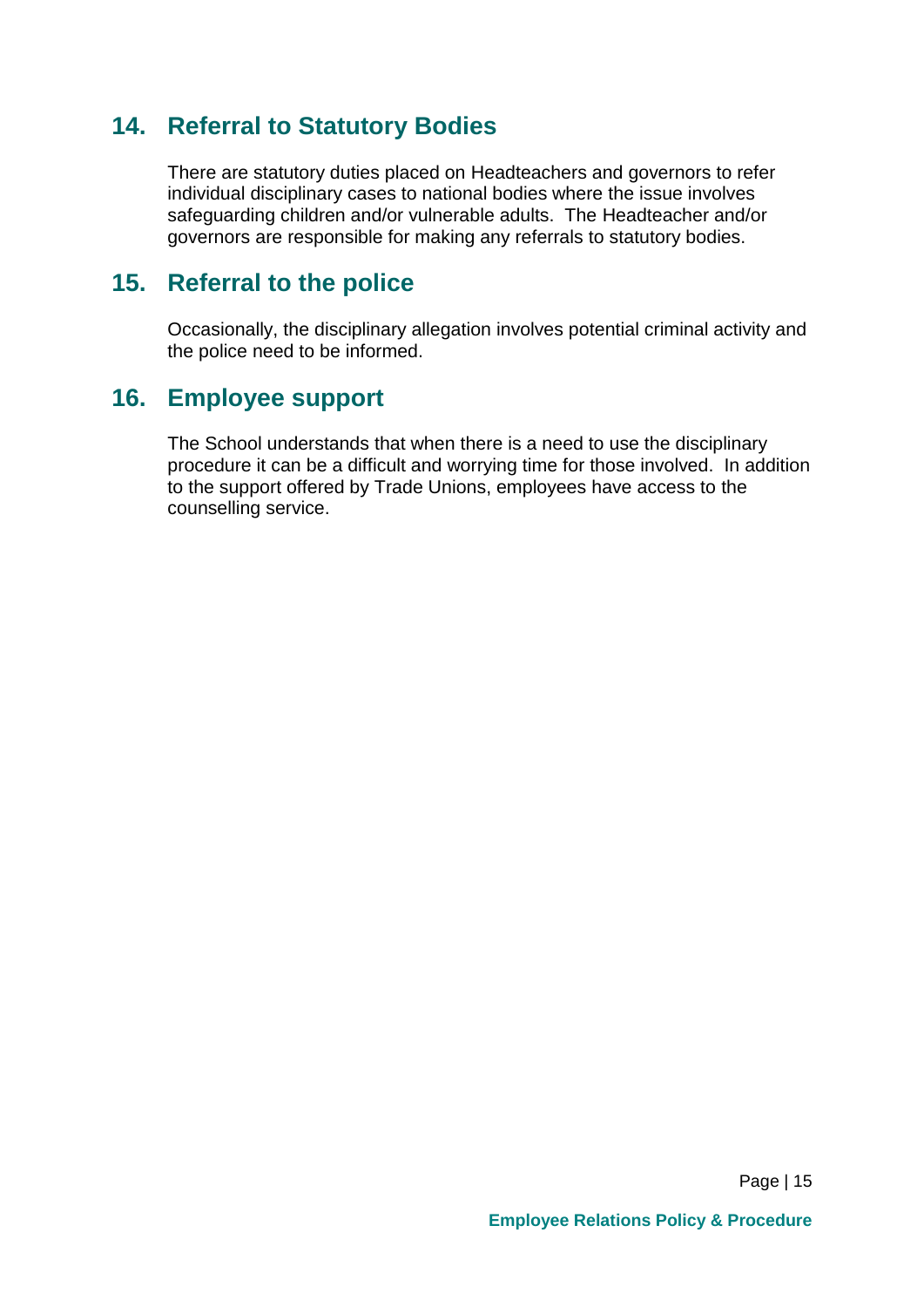# <span id="page-16-0"></span>Grievance Procedure

## <span id="page-16-1"></span>**17. Introduction**

- 17.1 The School believes that all employees should be treated fairly and with respect. If employees are unhappy about the treatment that they have received or about any aspect of their work, they should discuss it with their line manager, who will attempt to resolve the situation on an informal basis. If employees feel unable to approach their line manager directly, they should approach their manager's manager or a member of the governing board.
- 17.2 Where attempts to resolve the matter informally do not work, it may be appropriate for employees to raise a formal grievance under this procedure. A formal grievance is concerned with the way in which employees have been treated by the School or managers acting on its behalf.
- 17.3 This procedure should be used by an individual or group of employees for any work related complaint, including those linked to harassment and bullying. Issues that are more appropriate for collective negotiation or consultation with the trade unions will not be considered under this grievance procedure.
- 17.4 The grievance procedure will not normally apply to incidents which happened more than 3 months previously; when there are separate procedures to deal with issues for example a grading claim or whistleblowing; where the complaint is considered to be trivial, frivolous or vexatious; or where there is an attempt by an employee to use the grievance procedure for potentially false or malicious accusations.

## <span id="page-16-2"></span>**18. Making the complaint**

- 18.1 The first stage of the grievance procedure is for employees to put their complaint in writing. This written statement will form the basis of the subsequent hearing and any investigations, so it is important that employees set out clearly the nature of their grievance and an indication of the outcome they are seeking. If the grievance is unclear, employees may be asked to clarify their complaint before any meeting takes place.
- 18.2 The complaint should be headed "Formal grievance" and should include the following information:-
	- Full name and job title.
	- A summary of the facts of the grievance.
	- Dates and times of any incidents, in order.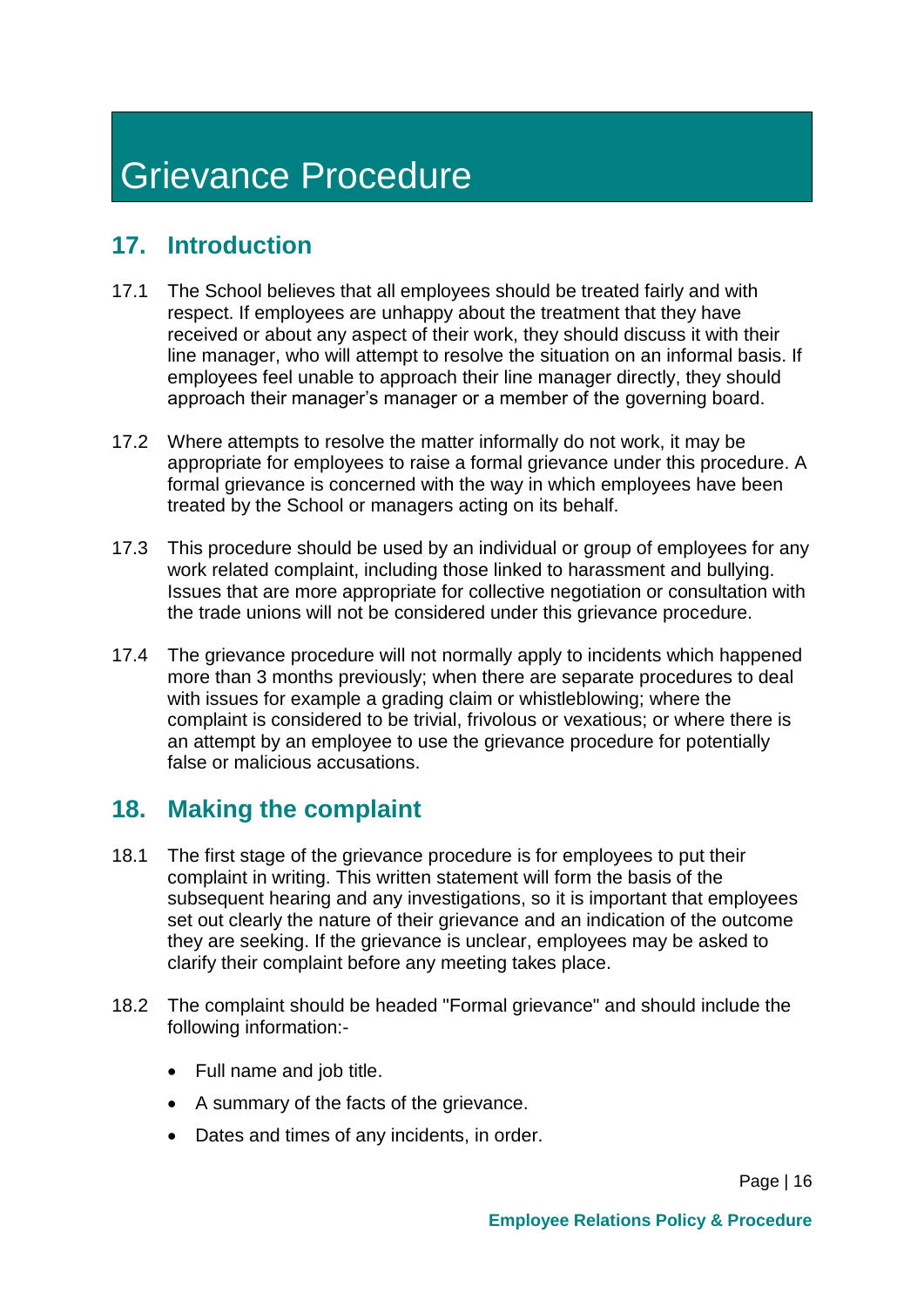- Details of any witnesses or supporting evidence.
- Details of what efforts the employee and others have made to resolve the complaint.
- Details of who will accompany the employee to the grievance meeting.
- Details of what resolution/outcome the employee would like to redress their grievance.
- 18.3 The complaint should be sent to the Headteacher or Chair of Governors. If the grievance is against the Chair of Governors, the complaint should be sent to the Vice Chair of Governors.
- 18.4 Further attempts may be made to resolve the matter informally, depending on the nature of the complaint. However, if employees are not satisfied with the outcome, they may insist on the matter proceeding to a full grievance hearing.
- 18.5 The Headteacher, Chair or Vice Chair of governors, should acknowledge the grievance letter within 5 working days. The Headteacher or a governor must be appointed to hear the grievance and they should invite the employee to attend a meeting as soon as practicable to discuss the grievance. They may need to gather additional information before or after the meeting, whichever is most applicable to the case.

## <span id="page-17-0"></span>**19. Formal stage- Grievance meeting with the Headteacher or a Governor**

19.1 The meeting will be arranged as soon as practicable, (normally within 10 working days of the notification being received).It will be conducted by the Headteacher or a governor and maybe attended by a member of the HR provider. At the meeting, the employee will be asked to explain the nature of their complaint and what action they would like to be taken to resolve the matter, taking into consideration the School's policies, procedures, rules and the need for consistency and fairness. Where appropriate, the meeting may be adjourned to allow further investigations to take place. The investigation may be made by the person hearing the grievance or they may appoint an Investigating Officer.

The employee has the right to be represented at the meeting, either by a colleague or a trade union representative.

19.2 The employee should ensure that they attend the meeting at the specified time. If they are unable to attend because of circumstances beyond their control, they should inform the Headteacher or Governor as soon as possible. If they fail to attend without explanation, or if it appears that they have not made sufficient attempts to attend, the hearing may take place in their absence based on their written representations.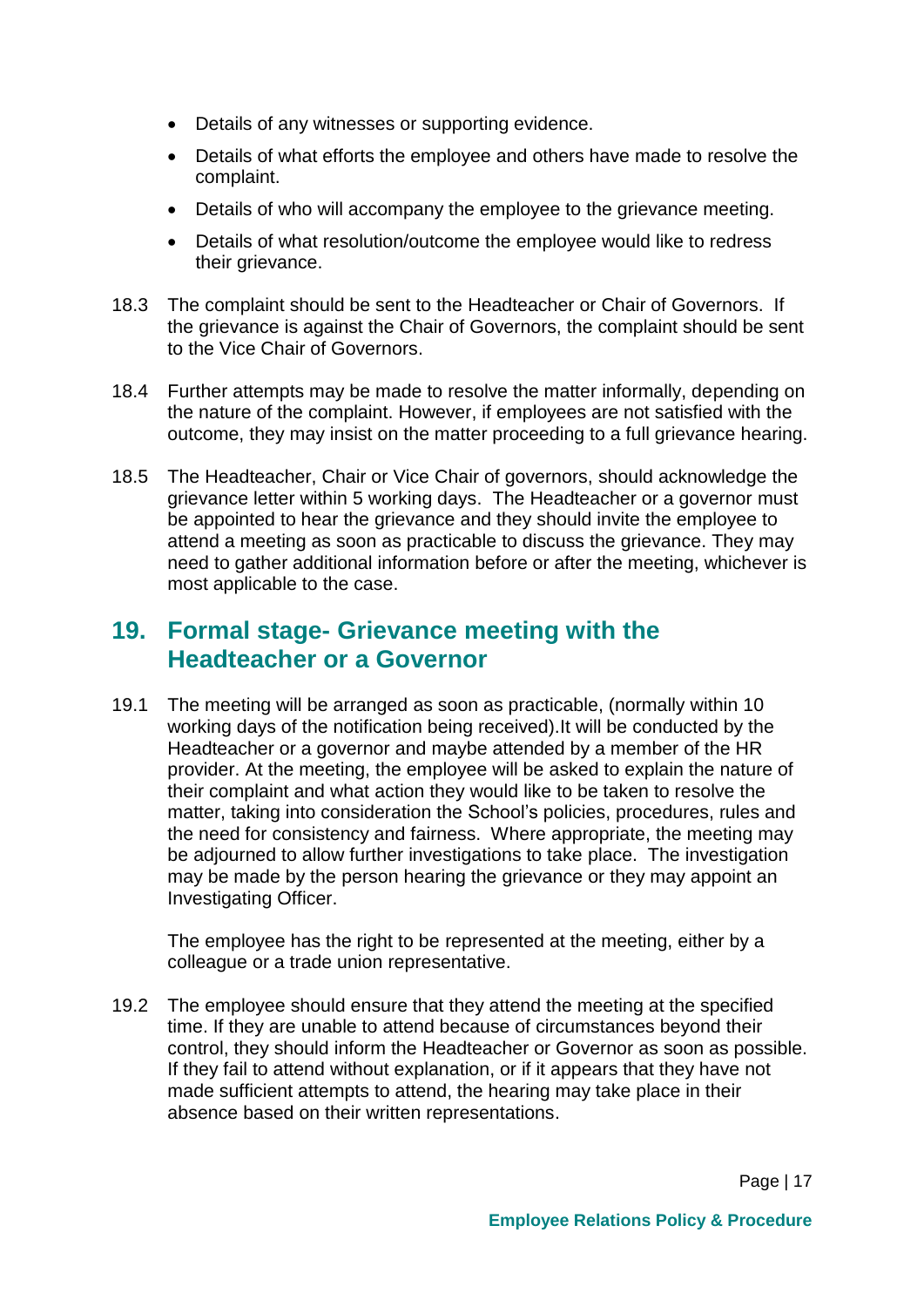- 19.3 While employees will be given every opportunity to explain their case fully, they should confine their explanation to matters that are directly relevant to their complaint. Focusing on irrelevant issues or incidents that took place long before the matters in hand is not helpful and can hinder the effective handling of the complaint. The person conducting the hearing will intervene if they think that the discussion is straying too far from the key issue. They may also intervene to ensure that the meeting can be completed within a reasonable timeframe, depending on the nature and complexity of the complaint.
- 19.4 The employee will receive a written reply within 5 working days of the meeting unless it is a complex issue requiring further investigation, including the discovery of facts relevant to the matter, in which case agreement will be sought from the employee about an appropriate timescale.
- 19.5 Employees who are dissatisfied with the outcome of the meeting will be informed of their right to appeal.

## <span id="page-18-0"></span>**20. Appeal**

- Employees dissatisfied with the outcome of the grievance meeting have the right to progress to appeal where the matter will be heard by a different person not previously involved.
- The right to appeal should be exercised in writing to the nominated person within 10 working days of receiving the grievance outcome. The employee should clearly state the grounds of the dissatisfaction, i.e. the basis on which the employee maintains the result of the grievance was wrong or that the action taken as a result was inappropriate. A meeting will be arranged to take place normally within 10 working days of receipt of the appeal.
- The employee should ensure that they attend the meeting at the specified time. If they are unable to attend because of circumstances beyond their control, they should inform the nominated person of this as soon as possible. If employees fail to attend without explanation, or if it appears that they have not made sufficient attempts to attend, the appeal may take place in their absence, based on their written representation.
- The appeal will be conducted by the nominated person, who will consider the grounds that have been put forward and assess whether or not the conclusion reached in the original grievance hearing was appropriate. The appeal is a consideration of the specific areas with which the employee is dissatisfied in relation to the original grievance. The nominated person conducting the appeal may therefore confine discussion to those specific areas and will not usually reconsider the whole matter afresh.
- Following the meeting, employees will be informed of the outcome within 5 working days.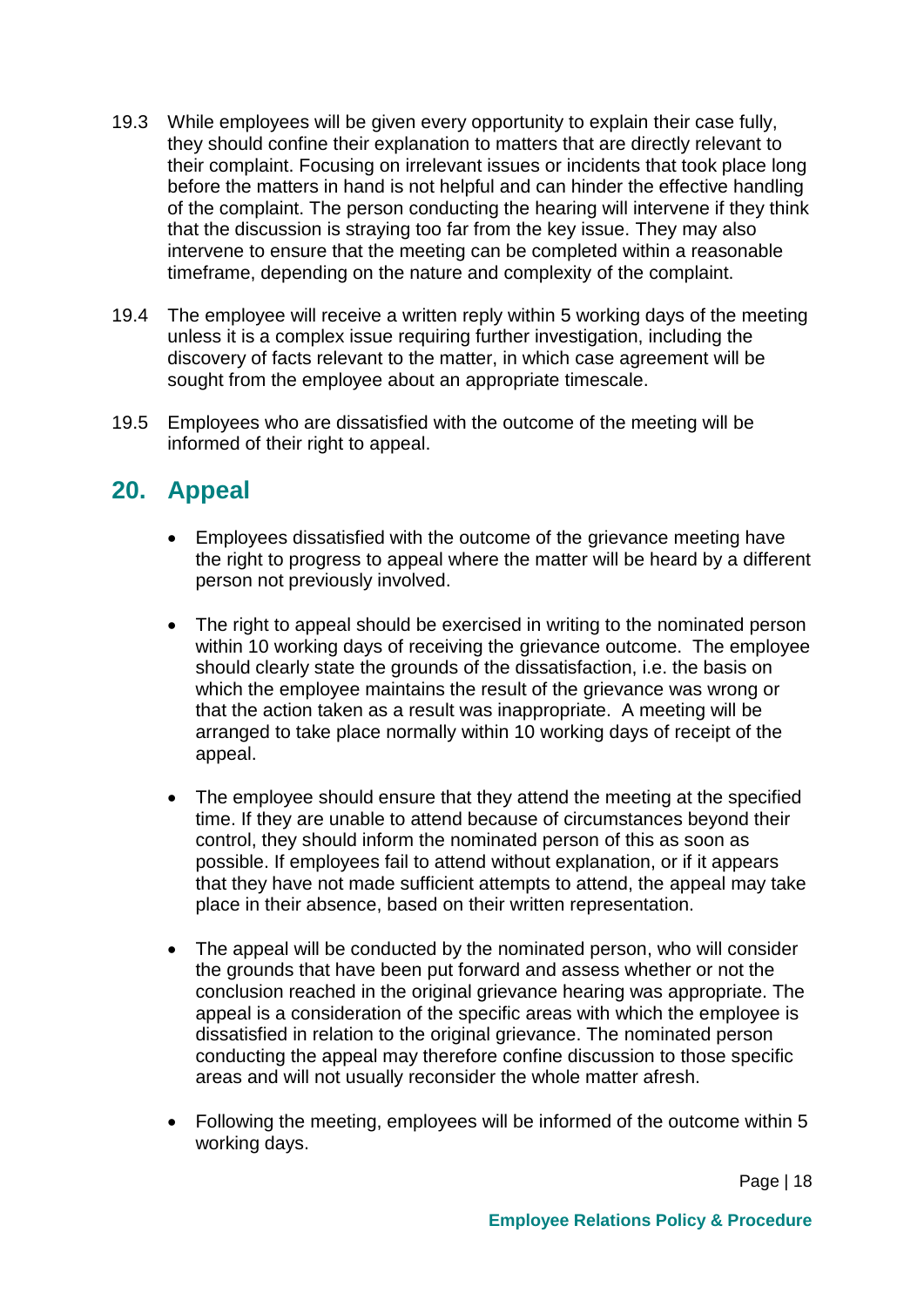## **Appendix 1**

#### <span id="page-19-1"></span><span id="page-19-0"></span>**Examples of misconduct**

The following list contains examples of misconduct. It is not intended to cover all possible circumstances which may arise. Some of the examples listed below may be regarded as gross misconduct in certain circumstances:

- Persistent bad timekeeping
- Poor attendance
- Unauthorised absence
- Failing to comply with the Sickness Absence Procedure
- Not taking reasonable care with regards to the health and safety of self or others.
- Misuse of Council facilities including computer facilities

#### <span id="page-19-2"></span>**Examples of gross misconduct**

The following list contains examples of gross misconduct. This list is not exhaustive.

- Theft or fraud
- Deliberate falsification of records or documents for example employment application, timesheets, and car mileage claims.
- Physical violence, bullying, harassment, intimidation, abusive, threatening or indecent behaviour, action or language, including racial, religious or sexual abuse.
- Reporting for work under the influence of alcohol or non-prescribeddrugs;
- Conduct which could be expected to bring the public services into disrepute
- Deliberate damage or abuse of School property
- Sexual misconduct involving either another employee or member of the public
- Serious incapability brought on by alcohol or illegal drugs
- Serious negligence which causes, or might cause, unacceptable loss, damage or injury
- Serious insubordination
- Serious infringement of health and safety rules
- Serious breach of confidence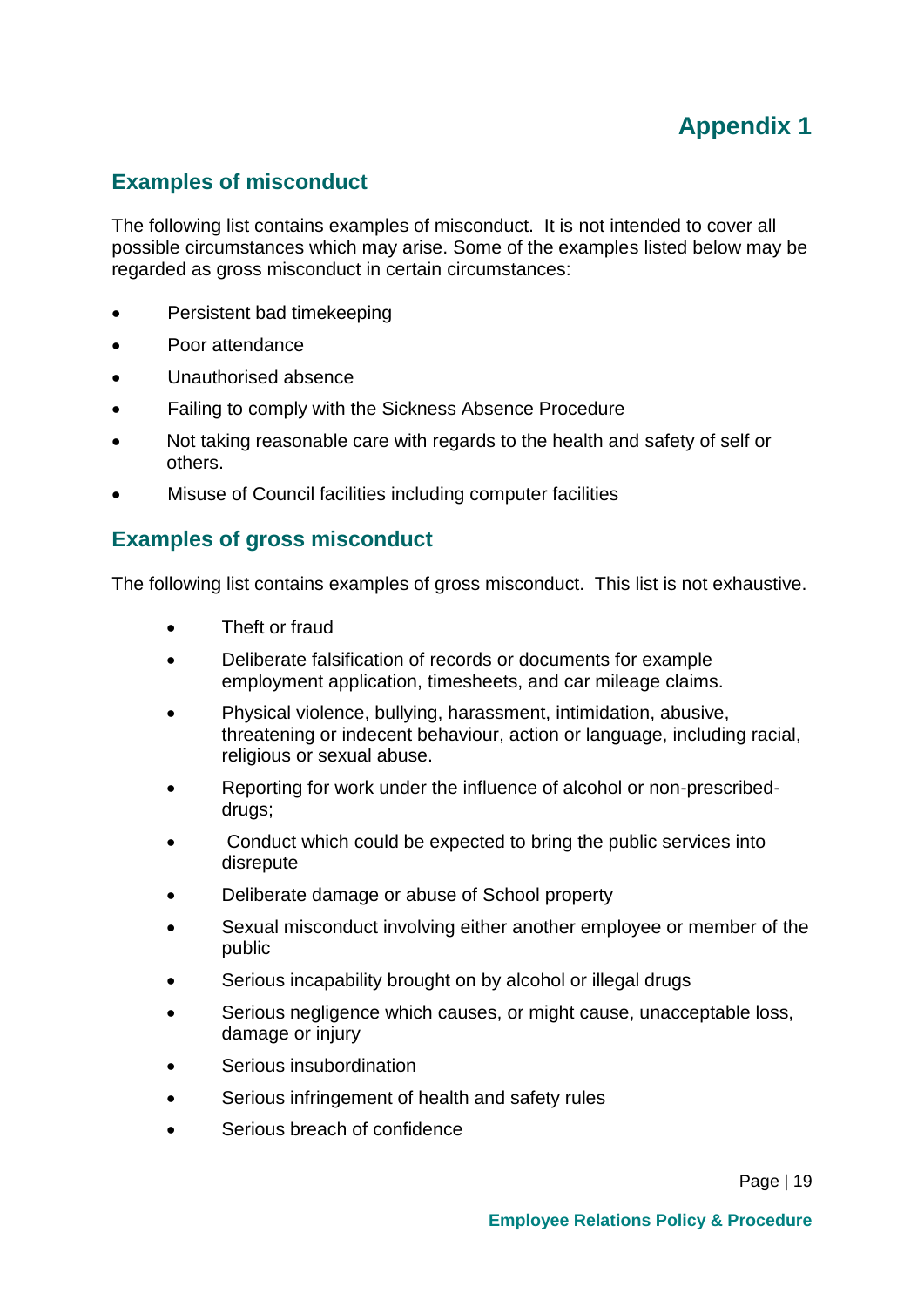- Serious bullying or harassment including discrimination
- Unreasonably leaving the place of work without permission
- Refusal to carry out a reasonable instruction
- Unauthorised access of records in breach of the Council's Information Governance policy